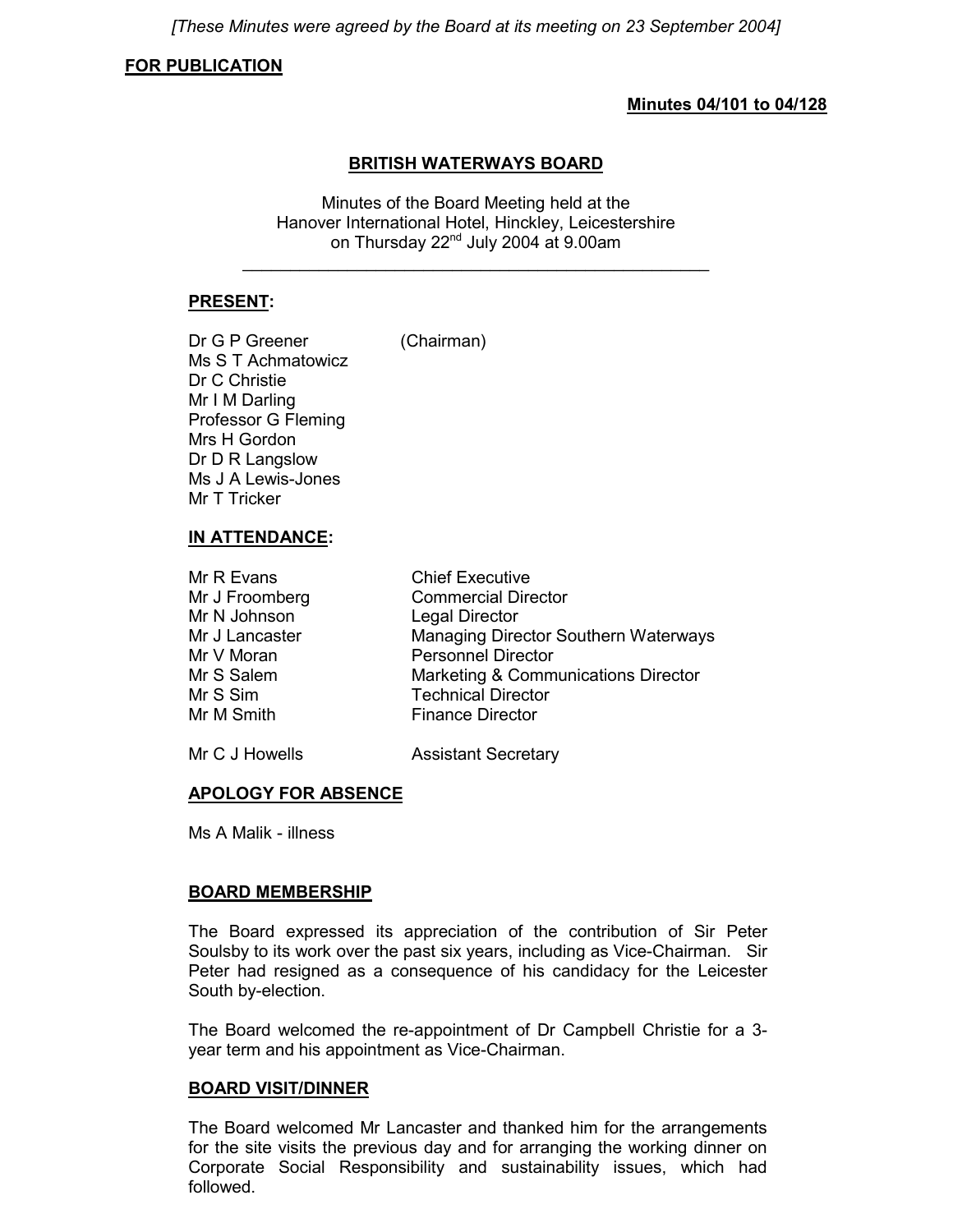## **HLF COTSWOLD CANALS BID**

Board Members also expressed appreciation to Mr Lancaster and his team for the Stage One pass from the Heritage Lottery Fund for BW's bid for £11.3 million to restore a six-mile length of the Cotswold Canals. It was agreed this success reflected BW's credentials as an organisation which delivered high quality restorations on time and to budget.

## **MINUTES**

The Minutes of the Board Meeting on  $3<sup>rd</sup>$  June 2004 and of a Special Meeting of the Board on 19 July 2004 were confirmed and signed. The latter meeting discussed the Board performance evaluation process, which led to an agreed Board Improvement Programme.

#### **MATTERS ARISING**

#### **River Carron - Safety**

04/101 The Technical Director reported that he had examined the operational procedures for the River Carron and was able to confirm that it was safe for use.

#### **Non-Executive Directors' Remuneration (Minute 04/60)**

04/102 The Personnel Director advised that there was no progress to report in this matter but the representations to DEFRA would continue. The Legal Director confirmed the responsibility of the Minister under the Transport Act 1962 for determining the remuneration of Board Members.

#### **Government Funding (Minute 04/61)**

04/103 The Chief Executive reported that DEFRA had secured a 1.2% real increase in funding in its Budget, but this was earmarked for waste and climate change initiatives. He understood from conversations with Mr Roberts that notwithstanding this DEFRA remained receptive to BW's case and would do its best to restore the level of funding.

## **BP Grangemouth (Minute 04/62)**

04/104 The Chief Executive reported that his meeting with his counterpart in Scottish Water had not resulted in any significant progress. On BW's submission to the Office of Fair Trading, it was reported that OFT was seeking advice from OFWAT.

#### **Waterscape (Minute 04/77)**

04/105 The Communications Director confirmed that the meeting of the Group of Board Members to review aspects of the operation of Waterscape would take place shortly.

## **Health & Safety (Minute 04/83)**

04/106 The Technical Director highlighted the work in progress on a communications strategy for the safety transformation programme. This included a pocket-book with concise information on Health and Safety for use by those on the canalbank. It would be ready by the end of August.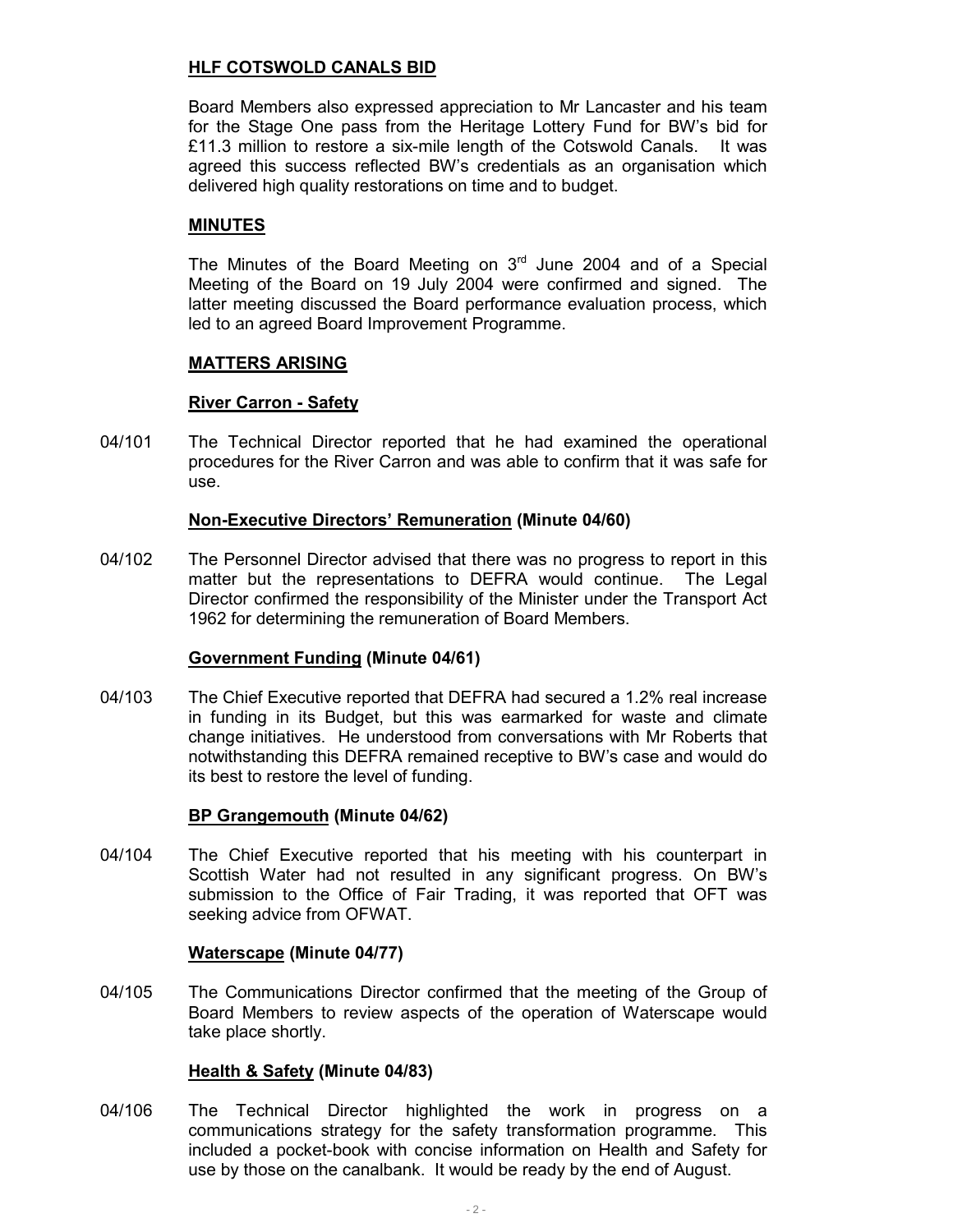## **Report on Market Research (Minute 04/91)**

04/107 Mr Tricker, who had not been present at the previous meeting, advised that he had taken up with the Executive team the need to reinforce the approach to "measuring the vision" with respect to recruiting new customers. He felt it was strong on retention but did not cover sufficiently what potential new visitors to the waterways might be looking for and to providing that.

> The Chief Executive confirmed that additional questions to cover this were being considered for inclusion in Waterscape and the national user surveys.

#### **Seasonal Workers (Minute 04/98)**

04/108 The Personnel Director had reviewed the benefits for seasonal workers and confirmed that during the period they were with BW their benefits were, in almost all respects, the same as for permanent employees e.g. pay, pensions and training. He was establishing whether there were any other benefits that applied to permanent employees that could be available to seasonal workers, such as the company's learning grant.

#### **CHIEF EXECUTIVE'S REPORT & FINANCIAL REVIEW**

04/109 The Board noted BWB 3145.

## **End to End Review**

04/110 The Chief Executive reported on the meeting of the Review Steering Group the previous day and the progress being made.

> Further meetings were planned which would lead to a draft of the Review Report going to the November Board. A joint meeting of the Board and the Waterways Minister to discuss it would probably be held in December.

> Noting the different emphasis that may be emerging in Scotland, the Board agreed Dr Christie's proposal that those involved should meet to review BW's position before the planned meeting with the Scottish Executive on 26 August 2004.

#### **Annual Pay Review**

04/111 Dr Christie welcomed the information on pay increases across groups of BW people following the conclusion of the Annual Pay Review. He suggested this should be presented for the last 3 years in order to give fuller context. Board Members referred to their discussions with BW people generally on pay and the review of contribution pay currently in progress.

> The Personnel Director advised that it was BW's policy to match its pay bands to the market median using data provided by Hay MSL. He would be happy to provide this data to Board Members, who wished to see it and to brief them on the progress of the contribution pay review.

#### **Business Area Performance Reviews**

04/112 Quarter 1 Performance against plan and full year forecast for the business areas was reviewed.

> Work to ensure the disposals programme was back on track was highlighted. Registering title in advance of disposals in the future would help prevent many of the delays currently being experienced.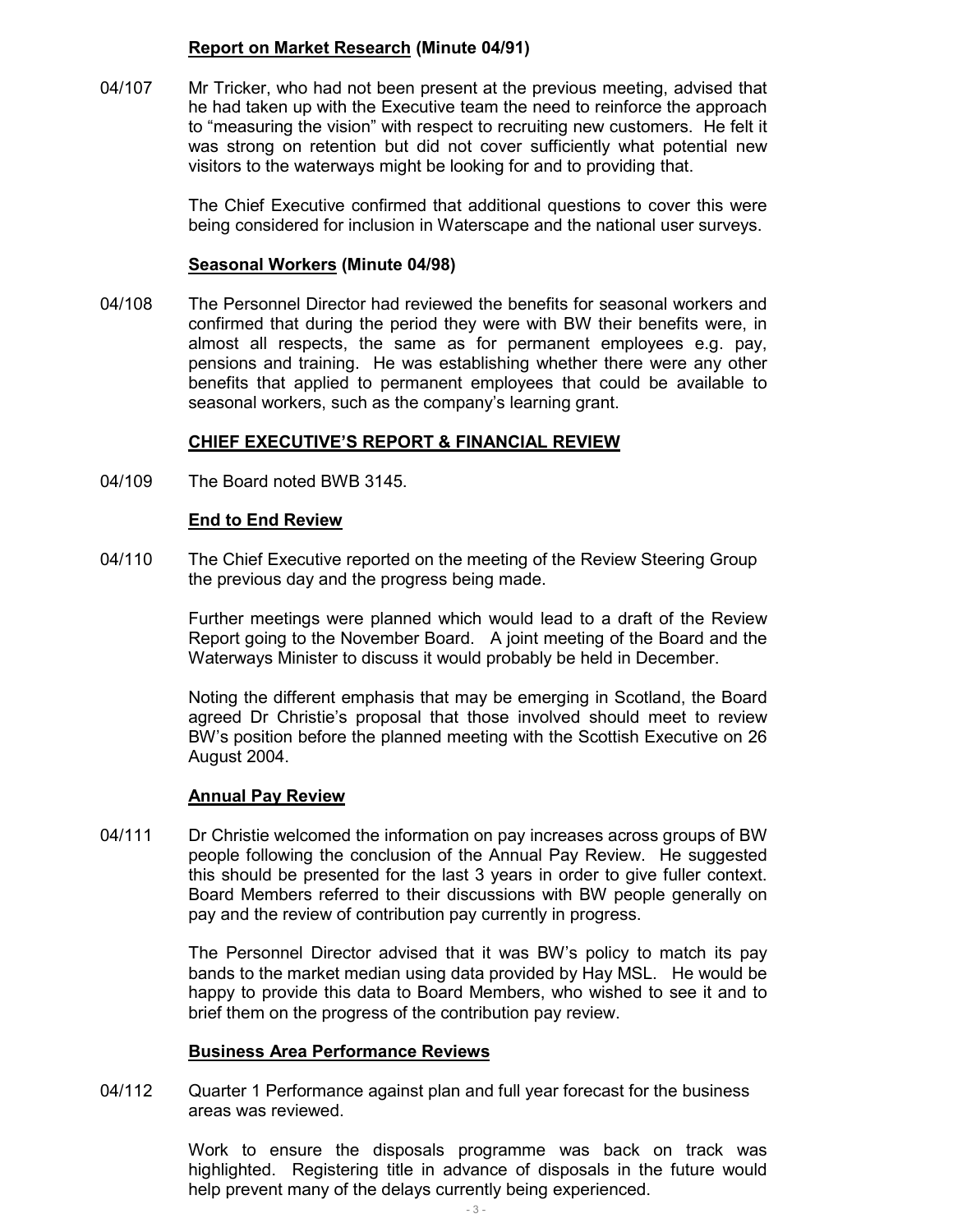The risk to the achievement of moorings income was noted as was the work in hand to restore this to plan level.

Dr Langslow welcomed the approach to access at Standedge and Anderton Visitor Centres with only a charge for car parking, which he felt would give social inclusion benefits with increased visitor numbers and spend.

Ms Achmatowicz referred to the informative session on small businesses during the Board visit. She felt that the broad objective of doubling visitor numbers by 2012 was not being translated into effective and co-ordinated initiatives at local level that would support this. The Chief Executive responded that whilst the delivery of strategy was based primarily on national initiatives, particularly ventures, there was always a place for local initiatives. He felt that these initiatives did not need to meet the same commercial returns as the large projects. The two should be run in parallel and the Service Managers would help in getting this right.

On ventures, Mrs Gordon noted that ISIS was bidding competitively for three non-BW sites. She emphasised that the priority was dividend growth not activity per se. The Commercial Director confirmed this was the priority; but work was needed to plug a potential fall-off in business in future years.

The Board agreed the approach to business area review was helpful and looked forward to future reports on this basis.

#### **Chief Executive's Briefing Paper**

04/113 The Board agreed that the balance between the Chief Executive's Report and his Briefing Paper was appropriate and reports should continue on this basis. Board Members would continue to take up points in the Briefing Paper with the Executive Team outside the meeting.

> Two items in the Briefing Paper were highlighted. On casinos, it was agreed BW would adopt a cautious approach to potential partnerships<sup>1</sup>.

> On change in BW, it was accepted that the right long-term decision for BW had been taken. The importance of minimising adverse outcomes for customers and the work on this was underlined. It was accepted this was a major cultural change for BW. Careful attention would be given to monitoring satisfaction reviews to ensure BW was getting it right.

[Ms Lewis-Jones left the meeting for a previously arranged engagement.]

## **CORPORATE SOCIAL RESPONSIBILITY & SUSTAINABILITY PRIORITIES**

04/114 The Chief Executive reported that the outcomes from the discussion on corporate social responsibility and sustainability priorities the previous evening would be taken forward in the preparation of the Strategic Business Plan.

## **OPERATIONAL PROJECTS (BWB 3144)**

04/115 The following projects were approved:

 $\overline{a}$ 

<sup>&</sup>lt;sup>1</sup> Explanatory footnote: The Board was considering a reference to interest from public and private bodies in the development of casinos on brownfield sites including docks and harbours, in the light of anticipated reforms of the betting and gaming laws.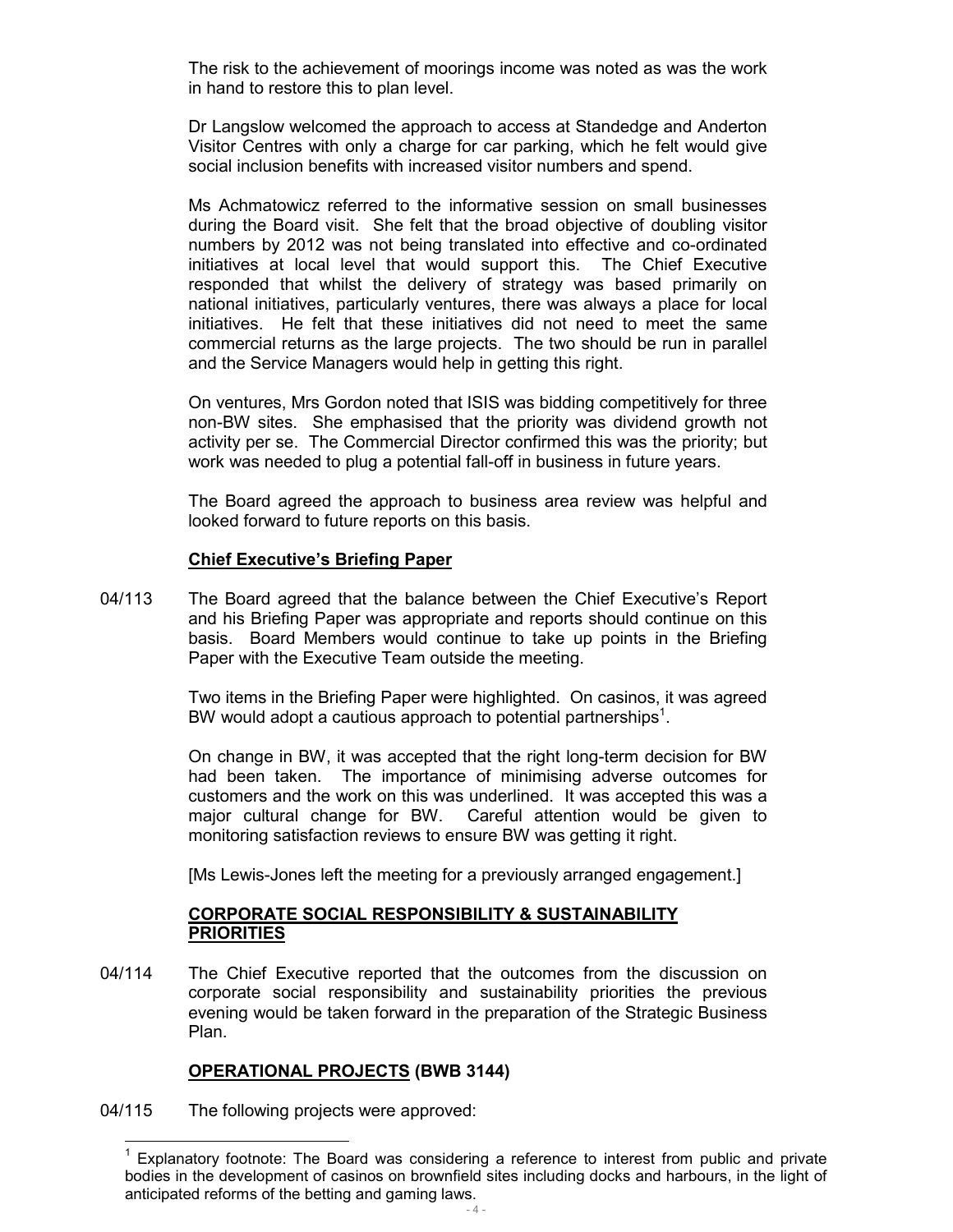## **Replacement Programme for BW's Maintenance Craft [Phase 1] £400k 2004/05; £1.2m pa from 2005/06;**

The Chairman stressed the importance of logging the expected benefits of the project going forward. It was confirmed this would be undertaken by the recently established project control team. On the field trials of the vessels involving BW people it was important that they all understood and were signed up to this process and its outcomes.

- **Rimmers Swing Bridge, Leeds & Liverpool Canal, £650k Arrears Programme;**
- **Dredging, Trent & Mersey Canal (Meaford) £660k Arrears Programme;**
- **Dredging Staffs & Worcester Canal (Rodbaston) £946k Arrears Programme;**

The Technical Director confirmed a total £10m to £15m dredging arrears backlog remained outstanding and costs would be higher than originally planned because of recent waste legislation. Professor Fleming recommended that the Executive looked at the treatment of contaminated dredging material with a view to its use on the BW estate. This involved creating a soil hospital. It was agreed the Executive should take this further.

#### **Smethwick Summit Canal Corridor Improvements Birmingham Canal Navigations £619k (£429k funded by HLF);**

The Executive Summaries of the following projects, which had been agreed by the Directors, were noted: -

- **Shardlow & Derwent Mouth Locks, Trent & Mersey Canal, £411k Arrears Programme;**
- **Belvie Reservoir, Shropshire Union Canal, £330k Arrears Programme;**
- **Naseby Reservoir, Grand Union Canal, Leicester Line £277k Arrears Programme;**
- **Drayton Reservoir, Grand Union Canal, £357k Arrears Programme;**
- **Clattercote Reservoir, Oxford Canal, £348k Arrears Programme;**
- **Richmond Hill Retaining Wall, Macclesfield Canal, £316k Arrears Programme;**
- **Rushall Lock 4, Rushall Canal, Walsall £317k Arrears Programme.**

#### **THE WATERWAYS TRUST**

04/116 Memorandum BWB 3143 and an oral update by the Chief Executive were noted.

> The Chief Executive confirmed he would follow up the proposed joint BWB Board/Trustees event with the Chairman of TWT.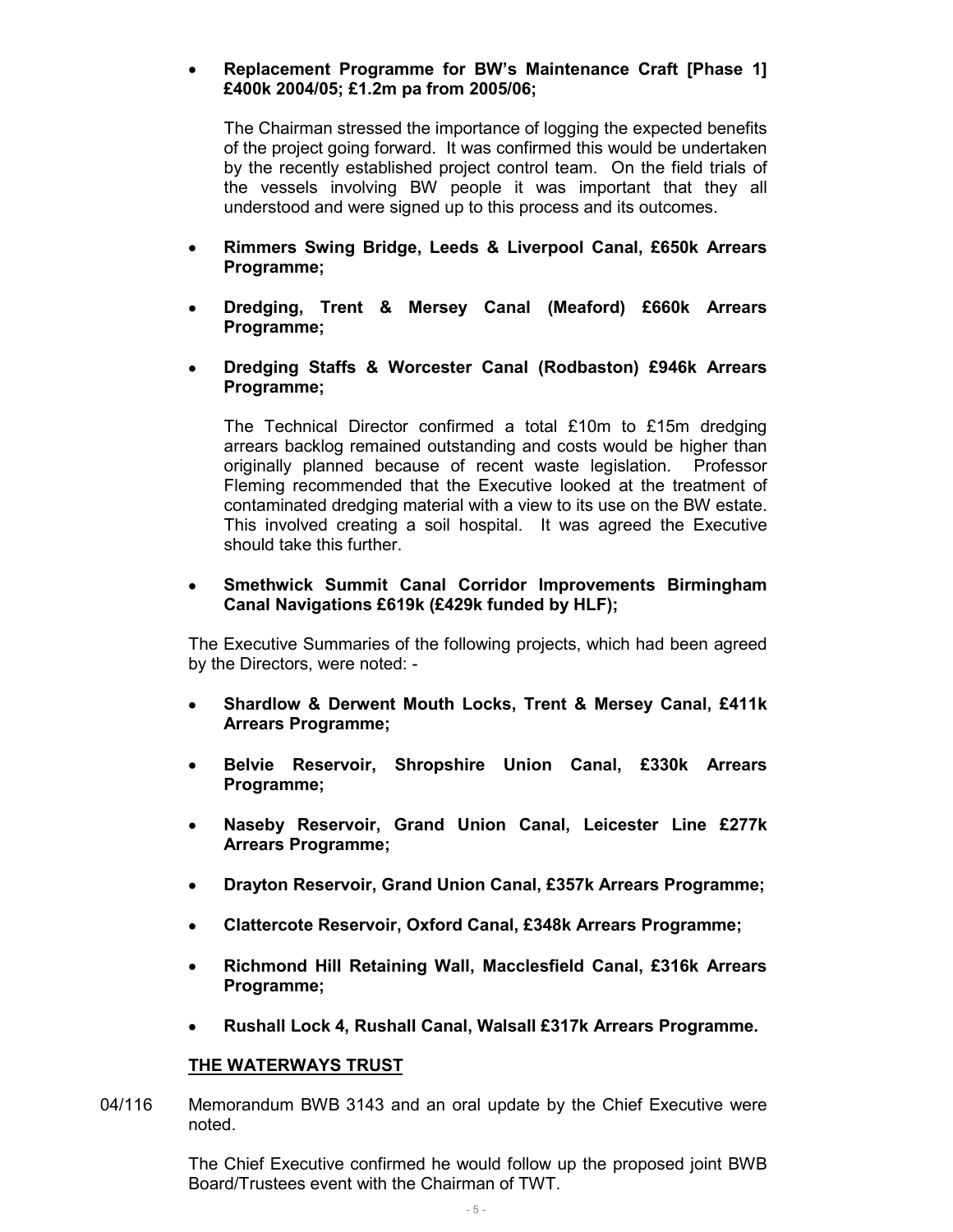## **HEALTH & SAFETY MANAGEMENT PROGRESS REPORT**

04/117 The Board noted BWB 3146, including progress with the Safety Transformation Programme and the revision of accident statistics.

## **COMMERCIAL UPDATE & COMMERCIAL PROJECTS (BWB 3142)**

#### **Progress on the 04/05 Investment & Disposal Strategy**

04/118 The report and a further update by the Commercial Director were noted. The Board agreed the project chart was helpful and should, in future, be supplemented with a traffic-light headline.

#### **Waterside Pub Partnership**

04/119 The Board received an update from the members of its Sub-Group, which had met the previous day.

> The Group had agreed that Scottish and Newcastle Pub Enterprises was BW's preferred partner in the formation of WP5. On the basis of a detailed analysis the Company was felt to be best placed to deliver what BW required from the partnership, including addressing the points raised by the Board at its previous meeting as set out in BWB 3132.

> Mr Froomberg advised the Executive team was now concentrating on key issues including due diligence on other S&N Partnerships, the form of the partnership board and management agreement and arranging for the subgroup to meet the Directors of S&N plc. The importance of the management agreement and how the partnership Board would function were recognised as important issues for consideration by the Group and the Board. A further report would be made to the next Board Meeting. Mr Froomberg would convey the Board's appreciation of the progress made to his team.

#### **Wood Wharf**

- 04/120 The Board:
	- endorsed the progress on Wood Wharf since the last update [BWB 3132];
	- approved the selection of the final short-list of four parties to proceed to the Invitation To Negotiate (ITN) stage. The rationale behind having four parties was accepted;
	- noted the approval of the final ITN document by the Property Working Group of the Board;
	- approved additional fee commitment to conclude the OJEU. The Executive would achieve best value on this throughout and only spend on basis of need. [Text excluded for reasons of commercial confidentiality].

Finally, the need for a strong and fully resourced BW Executive team to take Wood Wharf forward was agreed.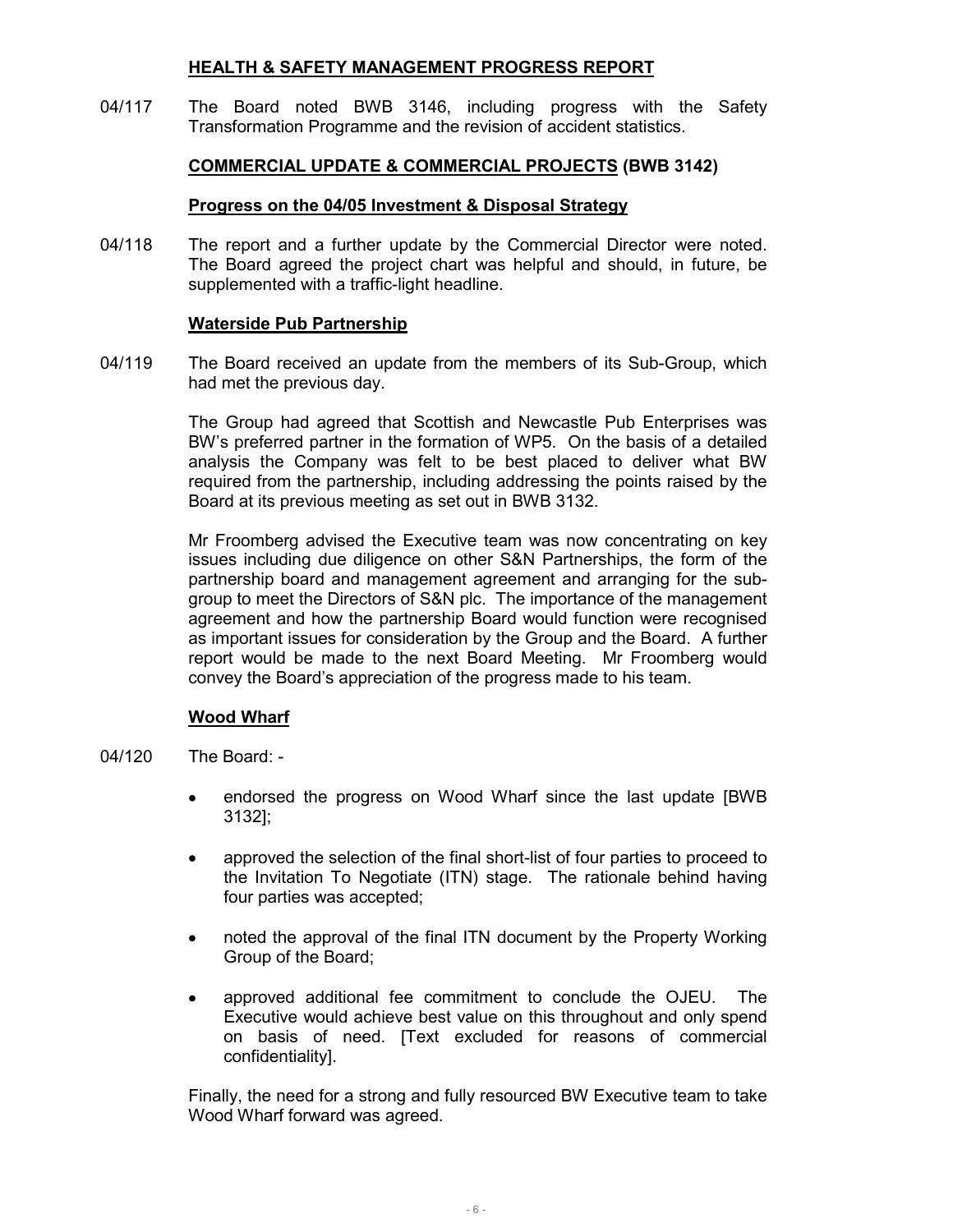#### **BWML Equity Investment**

- 04/121 The Board considered proposed equity investment of £3.55 million into BWML in 2004/05. The Commercial Director emphasised the following points:
	- the funding was from money earned from commercial capital;
	- the investment was treated in same way as any commercial organisation's investment into a subsidiary;
	- it was based on a detailed business plan prepared at the end of last year and reviewed by the Executive and Commercial teams;
	- it was assessed against BW's hurdle rate for commercial investment in directly managed businesses of 12% (real), which was at the high end for commercial leisure business (plc's);
	- BWML was expected to deliver this level of return from this investment, in line with its plan.

In response to the Chairman, Mr Froomberg confirmed that any marketing assistance by BW to BWML (e.g. holding leaflets in offices) would apply equally to all marina operators.

The Board agreed the proposed investment as follows:

- £1.05 million to acquire the leasehold interests of four marinas from BW;
- £1.3 million for capital improvements at the existing 10 marinas; and
- £1.2 million maximum to commit to boat construction for onward sale to customers in the Spring of 2005/06.

Of this £3.55 million, £1.05 million would be repaid to BW so that the net cash outflow was £2.5 million. The recommendations were consistent with the BW Board approval in November 2003 of the creation of BWML [BWB 3104 – Minute 03/141].

Mr Froomberg undertook to raise the suitability of Falkirk as a boat sales site with BWML.

#### **North London Timber, Hale Wharf, Tottenham**

04/122 The Board noted the approval of the Chief Executive to the purchase of the leasehold interest of North London Timber at Hale Wharf, London N17. [Text excluded for reasons of commercial confidentiality].

## **BW (1990) PENSION FUND – TRIENNIAL VALUATION**

04/123 [Declarations of interest were received from the Chairman, Ms Achmatowicz, Dr Christie and Mrs Gordon as Directors of British Waterways Pension Trustees Limited. It was agreed they should remain and participate in the discussion.]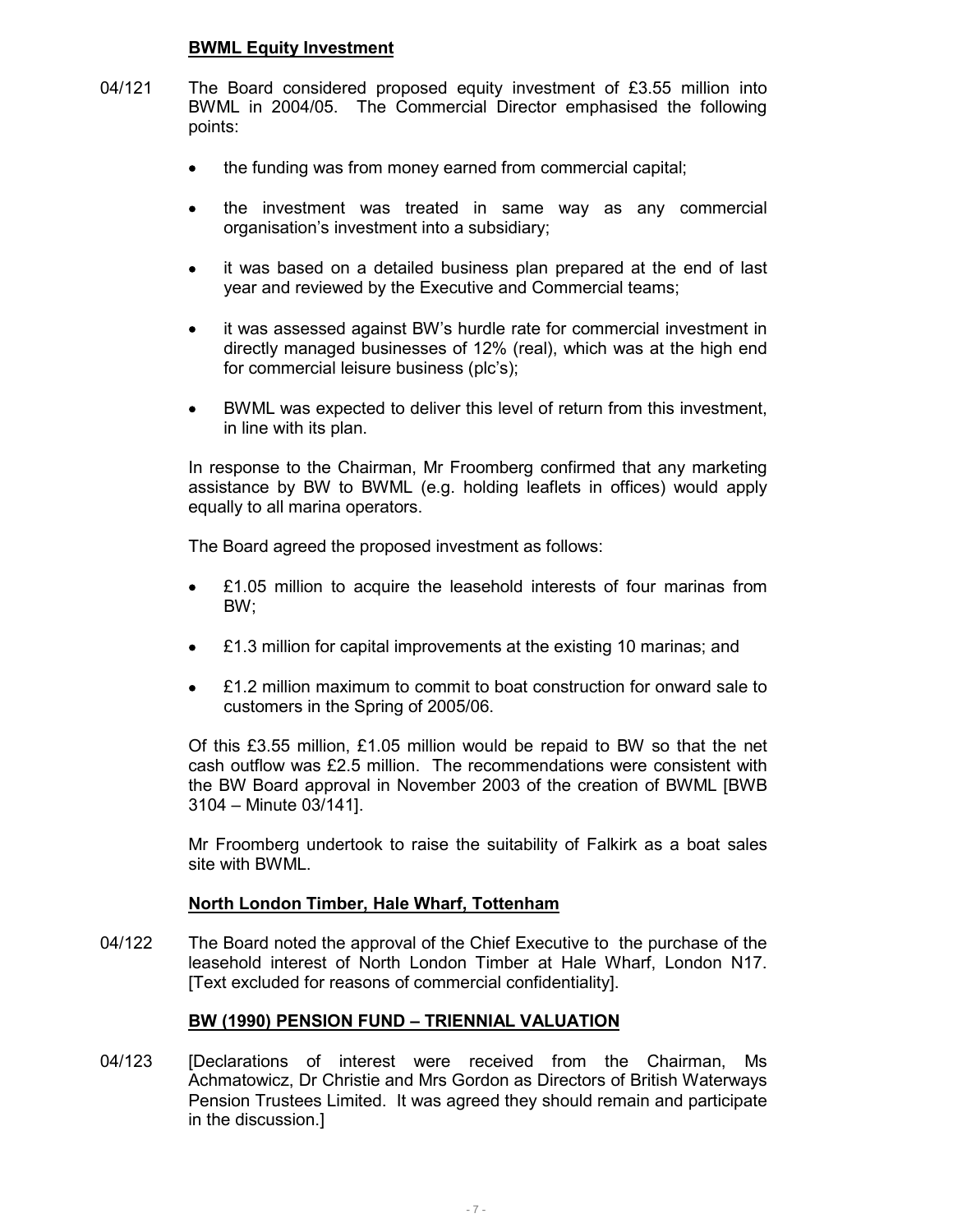The Board considered a summary by the Finance Director of the initial report of the Actuary of the triennial valuation of the BW (1990) Pension Fund. This was based on a presentation by the Actuary to the Pension Trustees Board and the Committee of Management on 17 July 2004. The Board also had before them Memorandum BWB 3147 by the Legal Director on the division of responsibilities for pension matters.

The Chief Executive prefaced the Board's review by emphasising the value BW placed on its people as a key component of the 10-year strategy. This was reflected in its recruitment and retention policy of which pensions was perceived to be an important part. Also, he referred to the recent change in BW and the need for a period of certainty and continuity. It was essential that the issues raised by the actuarial review were handled proportionately, efficiently and collectively by all those involved.

The Chairman added that his statement on pensions at the BW staff reception the previous evening had similarly reflected BW's vision and the importance of its people in a branded services business. Board Members felt that whilst the timing of the statement had been a difficult judgement call, it had been measured and helpful in easing uncertainty.

Ms Achmatowicz recalled that the conclusion of the joint meeting with the Actuary had concentrated on communicating the messages. It had been agreed that the outcomes of the meeting and the Board Meeting to follow should be communicated in a statement sent directly to pensioners and members and included in BW Monthly.

The Board then reviewed in detail with clarification from the Executive on individual points raised, the deficit assumptions arising from the valuation, the appropriate level of prudence and options for the way forward.

At the conclusion of this review, the Board agreed that work to address the issues should proceed on the basis of a deficit in the order of £40m. The statement to be issued following the Board Meeting should be prefaced by an overview of the type of organisation BW wished to be, as already described by the Chairman and Chief Executive. It would confirm that "the Board has decided that it will work in partnership with employees and stakeholders to retain a defined benefit pension scheme for existing and future employees". There would also be re-assurance that accrued benefits were well protected.

The statement would be drafted by the Chief Executive, the Communications Director and Ms Achmatowicz. The Trade Union members of the Trustee Board would also be consulted on its contents. It would be circulated to all Board Members before issue.

The issue would be the subject of a further discussion at the Board's September meeting.

#### **BW (1990) PENSION FUND – RULE CHANGE**

04/124 The Board considered BWB 3141 and approved an amendment to the Pension Fund Rules to allow the Fund Committee of Management discretion to restrict lump sum commutation of pension in cases of incapacity where a medical review applies.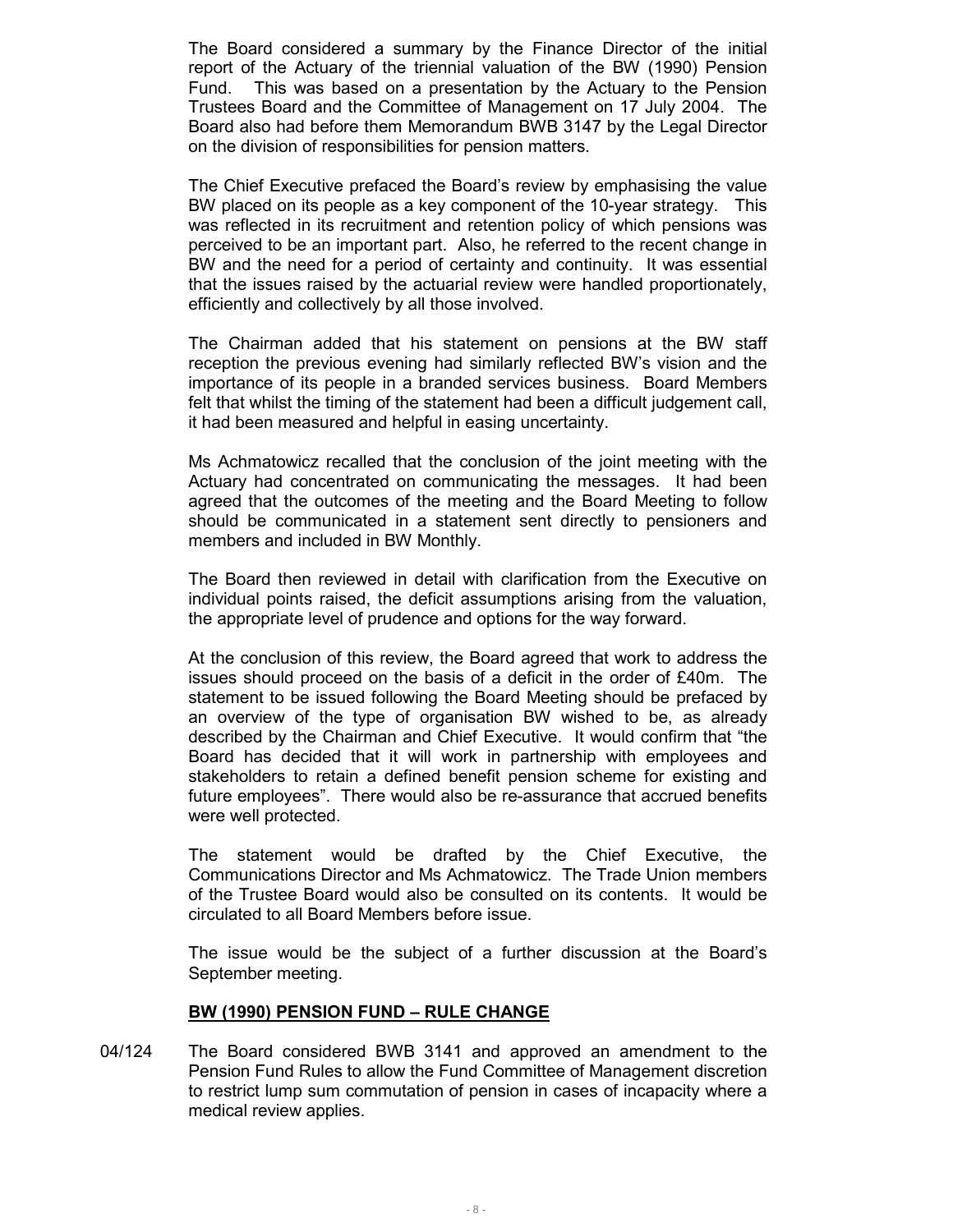#### **COMPETITION ISSUES**

04/125 The Board received a report from the Legal Director (BWB 3148) on competition issues including compliance with competition and fair trading law. The Legal Director updated the Board on developments in both BW's water sales businesses and leisure boating businesses.

> On the latter the Board noted that the Waterways Minister had granted consent to the transfer of the BW marinas to British Waterways Marinas Limited and had reiterated his support for BW's leisure business strategy, subject to due compliance with competition law.

> The Board further noted that a meeting between lawyers representing BW and those representing the British Marine Federation (BMF) had taken place. Following the meeting, an edited copy of BMF counsel's opinion on competition issues had been provided to BW and copies were available to all Board members, together with BW's observations on the opinion, to be provided to BMF.

> The Board noted that arrangements and processes for competition and fair trading compliance had evolved over time as BW's competitive activities had developed and that they continued to evolve in response to further development; and that for some years BW had sought advice from consultant competition economists and competition lawyers, whenever necessary, on its activities in water sales, commercial property and telecommunications and, more recently and on an on-going basis, on its competitive leisure businesses.

> Given the increased exposure to regulatory and reputational risk now faced by BW with the growth in its competitive commercial activities, the Board considered the need to enhance its arrangements for its oversight of competition and fair trading compliance in these fields and resolved as follows:

- that a "Fair Trading sub-group" of the Board be formed, comprising at least two Board Members, to undertake focused oversight of competition and fair trading compliance within the BW Group;
- that the sub-group would normally report to the Audit Committee but shall have power to refer matters to the Board whenever necessary or appropriate;
- and that the Nominations Committee consider membership of the subgroup at its meeting on 30 July 2004.

#### **AUDIT COMMITTEE MEETING**

04/126 The Board noted the Minutes of the Audit Committee held on 27 May 2004.

#### **REMUNERATION COMMITTEE MEETING**

04/127 The Board noted the Minutes of the Remuneration Committee held on 28 May and 1-2 June 2004.